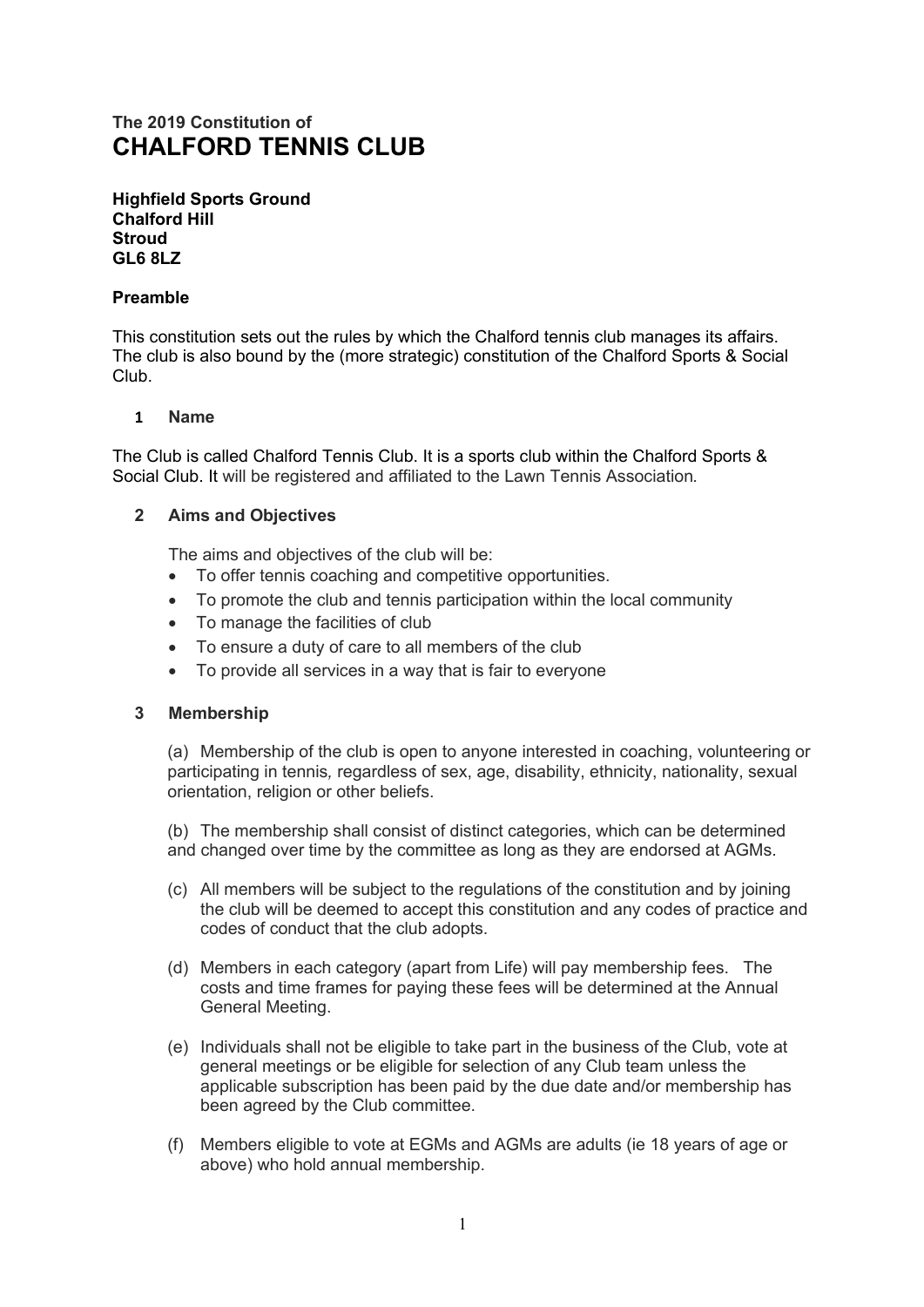# **4 Equal Opportunities**

- (a) This Club is committed to ensuring that equity and equal opportunities is incorporated across all aspects of its development.
- (b) The Club respects the rights, dignity and worth of every person and will treat everyone equally within the context of tennis, regardless of age, ability, gender, race, ethnicity, religious belief, sexuality or social/economic status.
- (c) The Club is committed to everyone having the right to enjoy their sport in an environment free from threat of intimidation, harassment and abuse.
- (d) All club members have a responsibility to oppose discriminatory behaviour and promote equality of opportunity.
- (e) The Club will deal with any incidence of discriminatory behaviour seriously, according to club disciplinary procedures.

# **5 Committee**

- (a) The affairs of the Club shall be conducted by a Committee which shall consist of the following officers: Chair, Treasurer, Secretary and Welfare Officer plus up to 12 other members, all of whom shall be elected at the Annual General Meeting.
- (b) All officers and committee members must be members of the Club.
- (c) If required, the committee shall elect a Vice Chair from among its members.
- (d) The term of office shall be for one year, and all members shall be eligible for reelection.
- (e) If the post of any officer or committee member should fall vacant after such an election, the Committee shall have the power to fill the vacancy until the succeeding Annual General Meeting.
- (f) The Committee will be responsible for adopting new policies, codes of practice and rules that affect the organisation of the club.
- (g) The Committee will have powers to appoint any advisers to the Committee as necessary to fulfil its business.
- (h) The Committee will be responsible for disciplinary hearings of any club member, committee member or coach who infringes the club rules/regulations/constitution. The Committee will be responsible for taking any action of suspension or discipline following such hearings. Any committee member with a personal or professional interest in any hearing needs to declare that interest and withdraw from any role as a committee member.
- (i) The committee meetings will be convened by the Chair of the Club and be held when appropriate and not less than 4 times per year.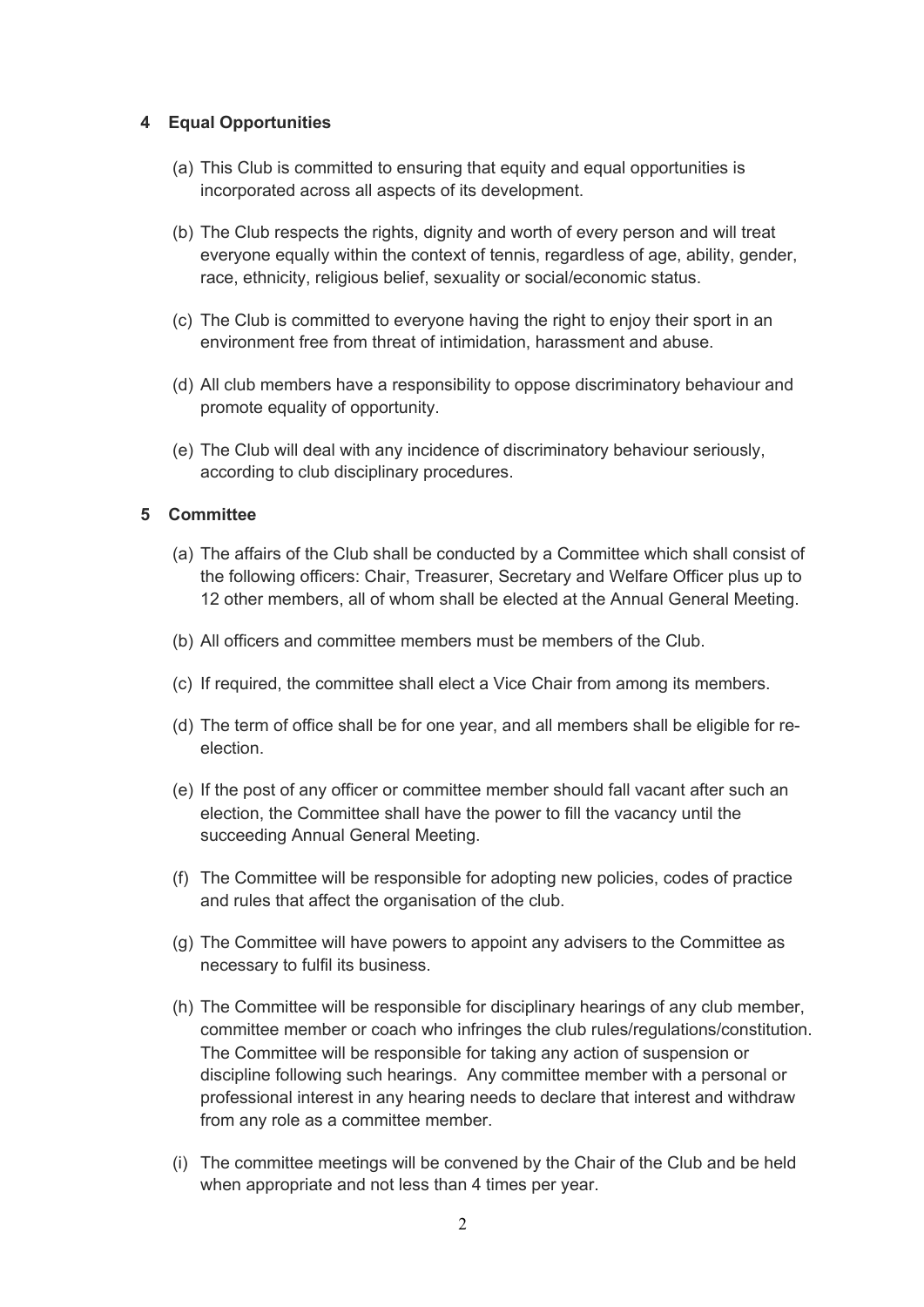(j) The quorum required for business to be agreed at the Committee meetings will be 5 or 40% of committee members at the time whichever is the fewer.

## **6 Finances**

- (a) The club treasurer will be responsible for the finances of the club.
- (b) All club monies will be banked in an account held in the name of the club.
- (c) Full accounts of the financial affairs of the Club shall be prepared each year and presented at the AGM.

(d) The club's financial year runs from 1 October to 30 September so that it harmonises with the Chalford Sports & Social Club accounts.

- (e) Any cheques drawn against club funds should hold the signatures of the treasurer plus up to two other officers.
- (f) All members of the Club shall be jointly and severally responsible for the financial liabilities of the Club.
- (g) All surplus income or profits are to be reinvested in the club. No surpluses or assets will be distributed to members or third parties.

## **7 Annual General Meetings and Extraordinary General Meetings**

- (a) General Meetings are the means whereby the members of the Club exercise their democratic rights to hold the committee to account for its actions in managing the Club's affairs.
- (b) The Club shall hold the Annual General Meeting (AGM) normally in November to:
- Approve the minutes of the previous year's AGM.
- Receive reports from the Chairman and Secretary.
- Receive a report from the Treasurer and approve the Annual Accounts.
- Elect the officers and members of the committee.
- Agree the membership fees for the following year.
- Consider any proposed changes to the Constitution.
- Deal with other relevant business.
- (c) Notice of the AGM will be given to all members by the club secretary with at least 28 days notice.
- (d) Nominations for officers or members of the committee will be sent to the secretary at least 7 days prior to the AGM.
- (e) Proposed changes to the constitution shall be sent to the secretary not less than 14 days before the meeting, and these will be circulated to members at least 7 days before an AGM.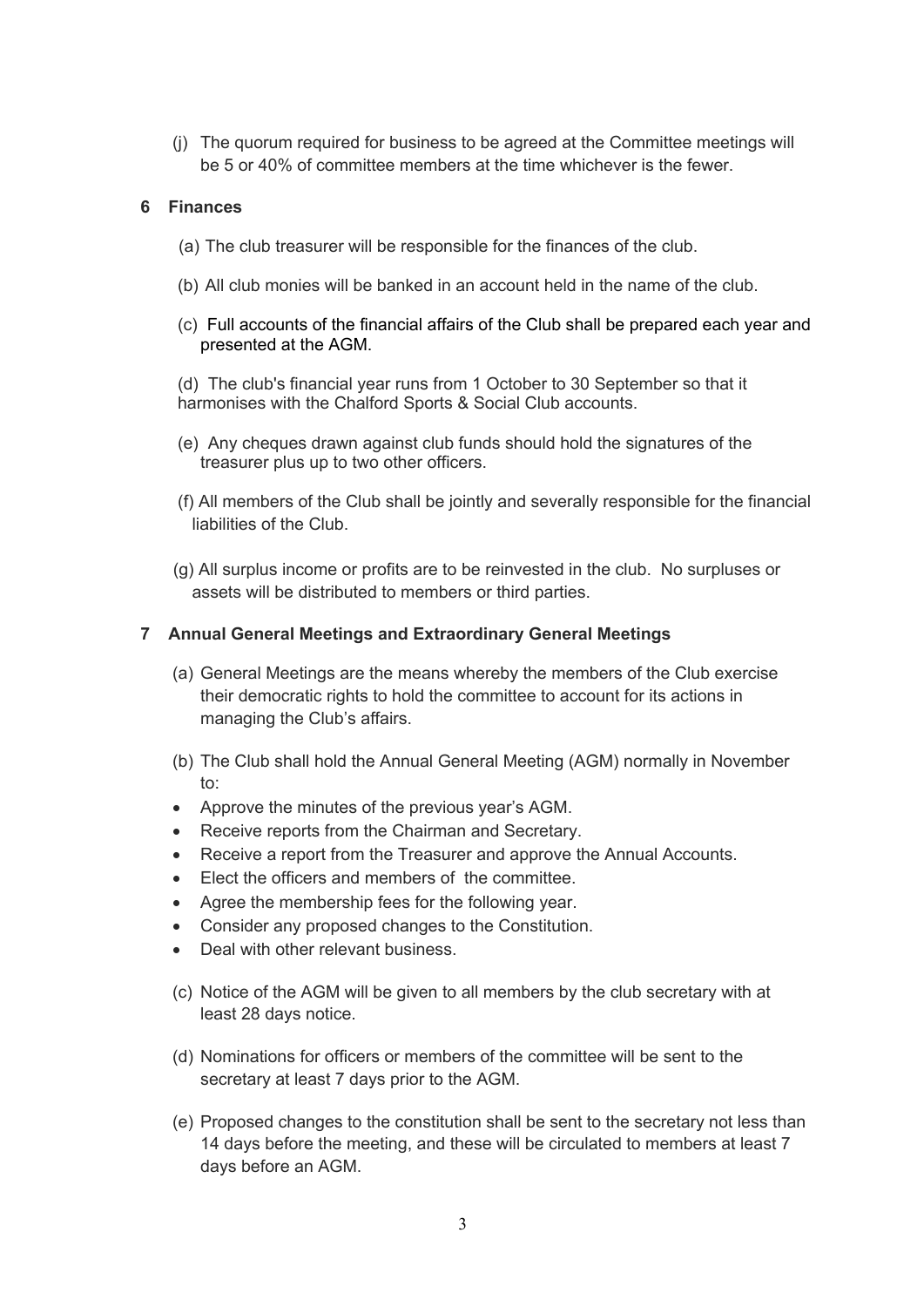- (f) Any member can propose a resolution to be moved at the annual general meeting and this needs to be given in writing to the Secretary not less than 14 days before the meeting.
- (g) All adult members adults (ie 18 years of age or above) and who hold an annual membership have the right to vote at the AGM.
- (h) The quorum for AGMs will be 10% of the eligible membership.
- (i) The Chairman of the Club shall hold a deliberative as well as a casting vote at general and committee meetings.
- (j) An Extraordinary General Meeting (EGM) shall be called by an application in writing to the Secretary supported by at least 10% of the eligible members of the Club. The committee shall also have the power to call an EGM by decision of a simple majority of the committee members.
- (k) All procedures for an EGM shall follow those outlined above for AGMs.

## **8 Amendments to the constitution**

The constitution will only be changed through agreement by majority vote at an AGM or EGM.

### **9 Discipline and appeals**

- (a) All concerns, allegations or reports of poor practice/abuse relating to the welfare of children and young people will be recorded and responded to swiftly and appropriately in accordance with the club's child protection policy and procedures. The Club Welfare Officer is the lead contact for all members in the event of any child protection concerns.
- (b) All complaints regarding the behaviour of club members, committee members or coaches should be submitted in writing to the Secretary.
- (c) The Committee reserves the right to hold to account any club member, committee member or coach for their actions which are considered to be contrary to the interests of the club.
- (d) The Committee will meet to hear complaints within 31 days of a complaint being lodged. The committee has the power to take appropriate disciplinary action including the termination of membership.
- (e) The outcome of a disciplinary hearing should be notified in writing to the person who lodged the complaint and the member against whom the complaint was made, within *7* days of the hearing.
- (f) There will be the right of appeal to the Committee following disciplinary action being announced. The committee should consider the appeal within 31 days of